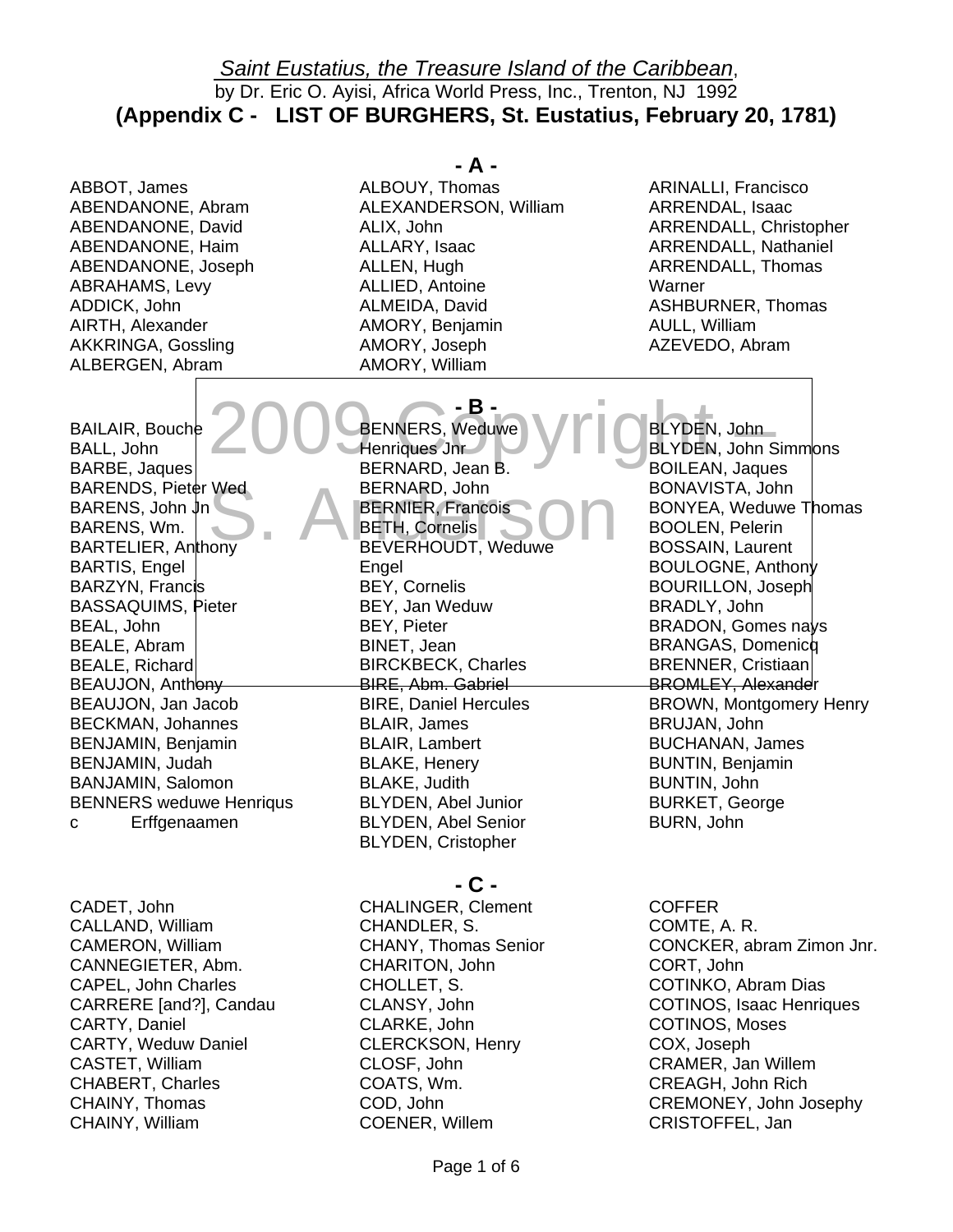CROFS, John CROFS, Thomas CROVELTY, Andre CURSON, Samuel

DACOSTA, Michiel Andrade DAGNEL, James DANIEL, John DAVIDS, Thomas DAVIDS, Thomas, Junior DAWES, Francis DAWES, Nicholas De GEORGE, Salomon De GRAAFF, Johannes De GRAFS, John Wede De GRIEK, James De La CHUA, Weduwe De La TOUR De LEON, David De LEON, Emanuel De LEON, Judah De LEON, Salomon

ERBERG, Hermanus

ESLIN, Mattw

FABIO, Fernando FABRO, Johannes FABRY, John FENNEL, Sam FENTON, Meikell FERGUSON, John CUVILJE, Christn. CUVILJE, Czm Pieter CUVILJE, John Czm. CUVILJE, Michiel

## **- D -**

DAWES, Nicholas<br>De FONSECA, Moses 009 DEA, Michael<br>De GEORGE, Salomon 009 DEBABEGA, Joseph 109<br>De GRAAFF, Johannes De JEAN, Jan Baptiste DERRICKSON, Meikel De WIND, Jacobus<br>
DEA, Michael (DOUGEN, Thomas<br>
DEBABEGA, Joseph (DUCEN, Thomas<br>
Du FERRIER<br>
Du DESERT. L. Cha De GRAFS, John Wede<br>De GRIEK, James<br>De La CHUA, Pieter DERRICKSON, Meikel DERRICKSON, Meikel DERRICKSON, Meikel De NEEFF, Thomas De NOBLE et Lindos De REZEVILLE, Rusta De SOLAS, Isaac De VAUX, Andre De VYVER en, Graves De WIND, Jacobus DEBABEGA, Joseph De JEAN, Jan Baptiste DEKONING, Jon DELRU, Martin Joseph DEULIARD, Cadet DEVONNES, Louis DIEDERICK, Laurens DIXON, Henry DONALDSON, Joseph DONCKER, Abraham Zimon

CUVILJE, Pieter F. weduw CUVILJE, Pieter Junior Wede CUVILJE, Pieter Simonisz CUVILLE, Johannes

DONCKER, Judith Zimon DONCKER, Theodorus Zimon DONCKER, Zimon Zimons DONCKER, Zimon Zimons, Junior DORNER, Simon Jacob DOSFER, Jacob Du FERRIER Du DESERT, L. Chamberry DUKSON, Bastiaan DUNCKIN, Alexander DUPERSOY, Loxelle DUPLESSIS, Thomas DUQUELA, J. DURANE, Cadet DURANE, Jan DYKERS, Machiel Weduwe

**- E -** 

EVORY, James EWING, Alexander

**- F -** 

FIDLER, Andrew FITS, Gerard John FOGART, Thomas FORBES, William FRANCARD, Jaques FRANKINS, Joseph

FRANSUTE, Tommy FRASER, Alexander FRERE, John FURTADO, Isaac

GABRIEL, fils GALLOWAY, de wede John GARSYA, Isaac GARSYA, Jacob GAY, John GERARD, Wede Jacob GIBBONS, John GILBERT, John weduwe

## **- G -**

GILLARD, Eduard GILLARD, Pieter GLASER, Christiaan GODET, Gidion GODET, Henriques GODET, Lucas GODET, Martin du Brois, Jnr. GODET, Martin du Brois, Snr. GODET, Wede Johannes GOLD, John GOMES, A. Junior GOMES, Louis GOOLD, Edmund GOOLDY, William GORDON, Charles GORDON, Salomon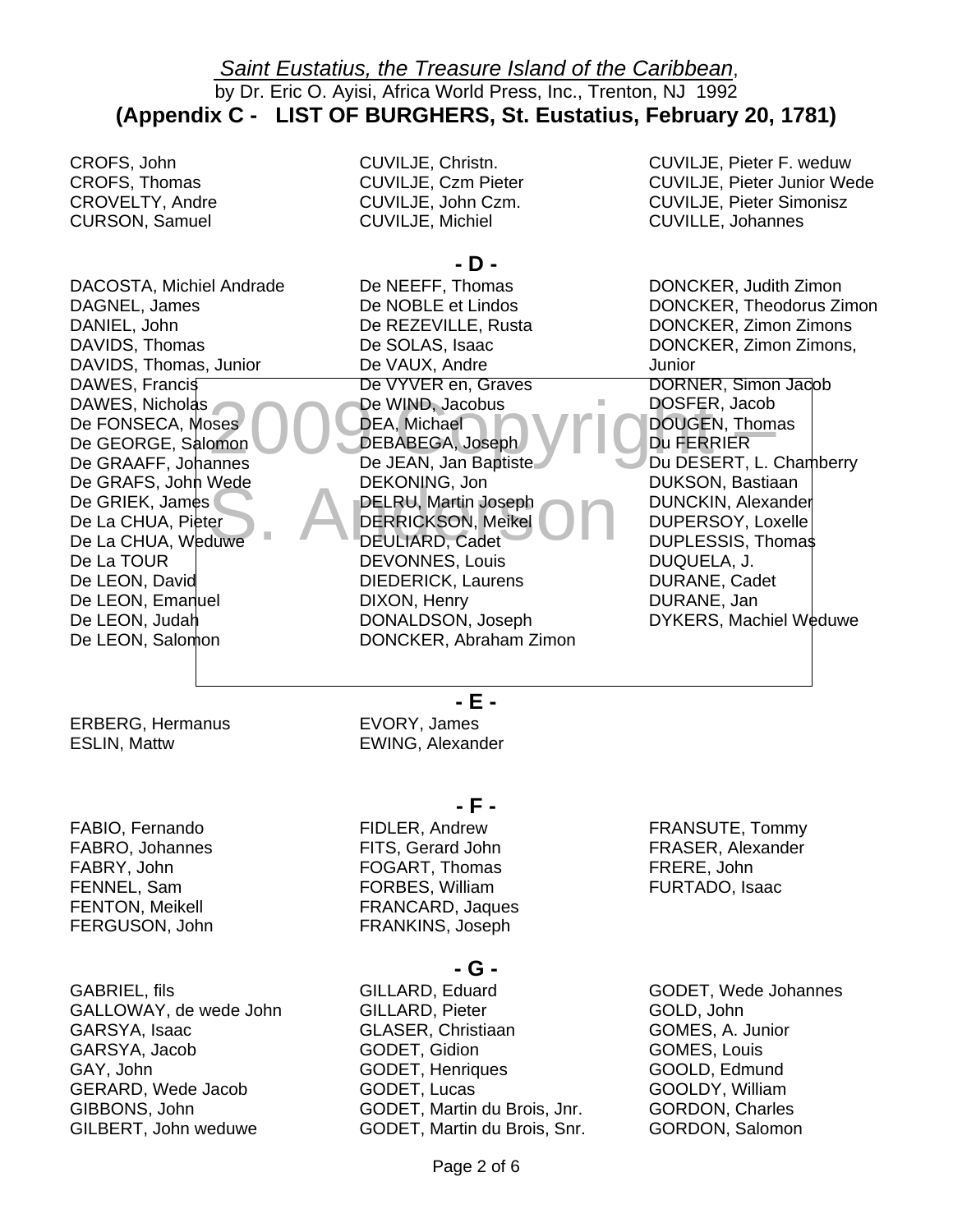GOSSLING, Herman GOUVERNEUR, Isaac GOVERDS, Ary GRAHAM, John GRAINGER, Richard GRAVAL, John GRAVES, Henry N.

GRAY, Edward Manning GREEN, John GREFFULHE, Du Moulin [and] Compie GROEBE, Suilliam GROEBE, Isaac GROEBE, Lucas Doeke

HACHE, Josiah HADDOCKS, John Wm. HADDOCKS, Laurens, Jr. HADDOCKS, Richard HAGART, Charles HAIMGARTNER, Johannes HALIBURTON, Thomas HALL, Francis HALL, Gysbert HALMAN, Abm. HALMAN, James HALMAN, Willm. HALSTED, Benjamin HALY, Daniel weduwe HAMER, Henry HAMER, John HAMILTON, Jaffrouw HAPE, Jaques HARBOUR, Joseph HARPER, Robert HARPER, Thomas HART, Naphtaly

JACOB, Willem JACOBS, Leon JACOBS, Levina JACOBS, Salomons JEEMS, Engel JEEMS, Georg George Zoon JEEMS, Georg Zoon

KANDERS, Ur KANN, Leon KELLY, John KELLY, Thimothy

.

2 HADDOCKS, Wm. 009 yrig MASSEL, Johs weduwe<br>HAWSEY, Thomas<br>HEIMGARTNER, Jan De HARUM, En Ernst – HEYLIGER, Pieter Pieterzoon<br>HASEHUIS, Cristoffel (HEYLIGER, wede Nicolaas<br>HASSEL, Hercules – HEYLIGER, Wm. **- H -**  HARTMAN, abram. HARTON, James HARTON, Mark Junior HARUM, En Ernst HASSEL, Cornelis HASSEL, Hercules HASSEL, Johs weduwe HAWSEY, Thomas HAY, Louis HEIMGARTNER, Jan De weduwe HENRIQUES, Isac Senior HENRIQUES, Joseph HENSCH, Fred Weduwe HERBERT, John weduwe HERBERT, Joseph HEYLIGER, Abm. Janszoon HEYLIGER, Abm. Junior HEYLIGER, Abraham HEYLIGER, Engel HEYLIGER, Guilliam HEYLIGER, Johs, Jr.

GROEBE, Lucas Doeke, Jr. GRUVET, Andw. GUERING, Jan **GUIGE** GUILLERMET

Abrams Zoon HEYLIGER, Jhs Pieter HEYLIGER, Johs weduwe HEYLIGER, Pieter Janzoon HEYLIGER, Pieter Pieterzoon HEYLIGER, Wm. HILL, Josiah HILL, Robert HILL, William HILTON, Daril weduwe HODOM, Andries weduwe HOHEB, Abm. HOHEB, Joseph HOHEB, Samuel HOLLAN, Nathaniel HOLM, Laurens HOOK, Richd. HOUSE, David HOVEY, Joseph HOW, John

**- J -** 

JEEMS, John G. Zoon JEEMS, Pieter JEEMS, Pieter G. Zoon JENNINGS, Daniel JENNINGS, Henry JENNINGS, Richard Downing JOHNSON, Alexander

JOHNSTON, Henry JOHNSTON, John JONES, Daniel JONES, Jonathan JONES, Samuel JURLEY, John

## **- K -**

KERKHOFF, Mattys KERKHOFF, Pieter KING, John KITT [and] Rheinwald KOBERT, Jan Enst. KOEN, Willem KRULL, Christn

#### **- L -**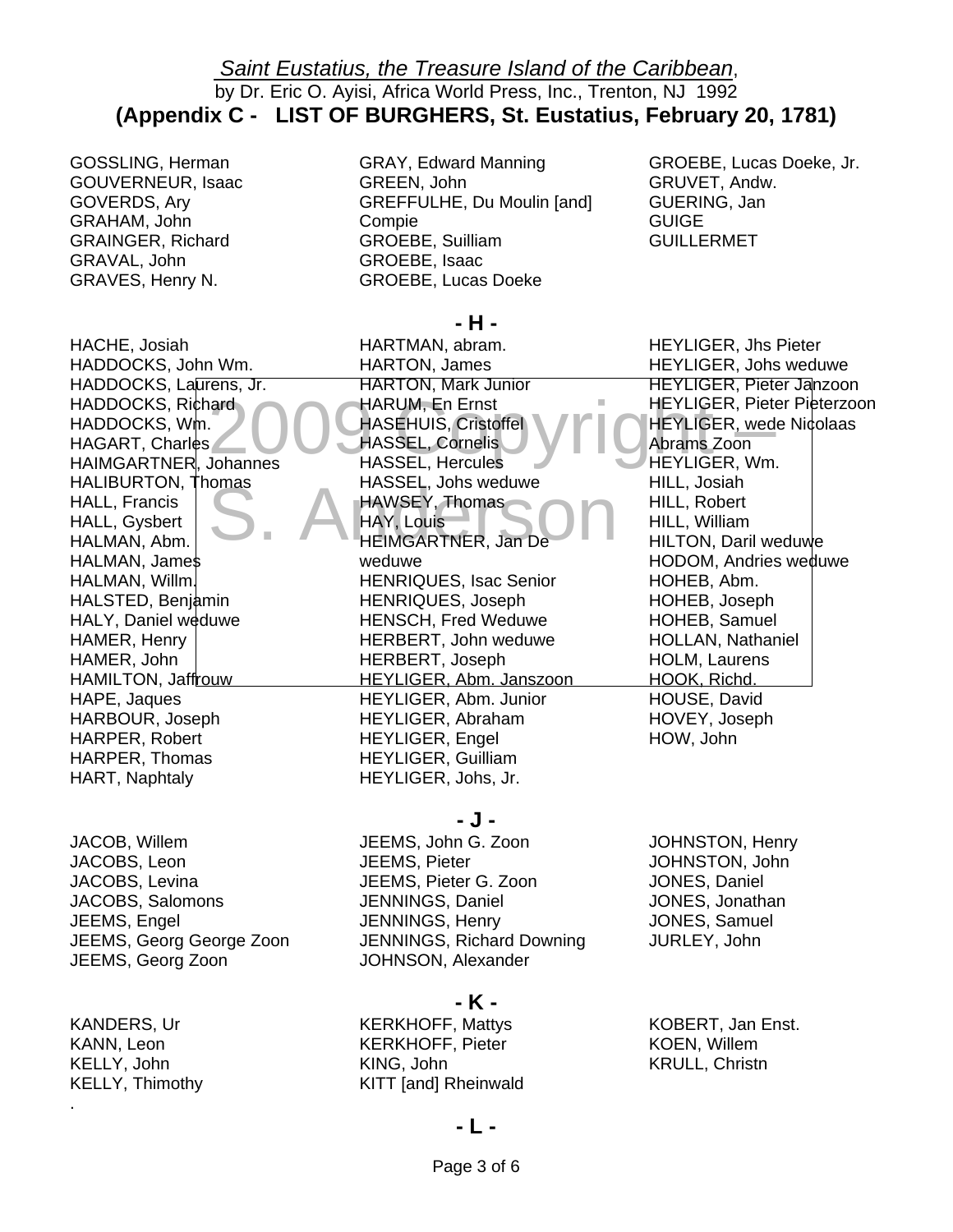La CASLAGNE, Paul La COMBE, Guillaume La COMBE, Jena Baptist La FAVOCUR, John La ROCHE, John, Lander, Richard LAW, James Le BLANC, L. Le CAND, Joseph Le JEUNE, Alexander LESPIER, Christiaan LESSLY, John LESTER, Eliphalet

.

MAHOGNY MALIA, Joseph

MANNING, John MAREUS, Joan Seba MARKMAN, Matthew MARKOE, George MARKOE, Pieter MARLTON, John MARSEILLE MARTIN John MARTIN, P. F. MATTHEW, Jean L. McCONNELL, Bendall McCONNELL, George LEVALLOUS, Nicolaas LEVALOIS, Videl LEVEROCK, James Jameszoon LEVEROCK, John LEVEROCK, William LEVY, Abrahams LEVY, Salomon LEWIS, Phillip LICHTENHAM, Abram. LIGHTBOURN, John LINCKENSDORFF, Louis Ang **Carelvan** 

# **- M -**

MALIA, Joseph<br>MANCHESTER, Joseph MENARD, Louis<br>MANNING, John Seba MENDES, David<br>MAREUS, Joan Seba MENDES, Joshua GIDEON MENARD, Jean Lo<br>MENARD, Louis<br>MENDES, David<br>MENDES, Joshua MEIKELL, William MENARD, Jean Louis MENARD, Louis MENDES, Joshua GIDEON MEYERS, Joses MEYNARD, Jn. Jr. MILLER, Thomas MILNER, Robert MITCHEL, John MITCHELL, James MITCHELL, Nathaniel MITCHELL, Pieter MITCHELL, William MOLLENTHIEL, J. L. MONEDIEL, Louis MONESQUE, Jean Marie

**- N -** 

NESTOLAS

NICOLAAS, Frans NISBOTT, Richard

OSBORN, John OUTERBRIDGE

NATHAN, Bernard NAUMAN, Hendrick NAVARETT, John

MEIKELL, James ewede

McNIGHT

OLIVIER, Jacob ORT, Balthasar

PALRONCTSINA, George PANDT, Hendrick PANTOPHLAT, Abm. Wede PANTOPHLAT, Joseph

### **- P -**

**- O -** 

PANYEA, andw. Meickell PANYEA, Richd. PARSON, Henry PATTERSON, George

OYEN, John OYEN, Olivier

PEARCE, Richd. Mieckal PENNISTON, Richd. PERKINS, Thomas Wm. PERKINSON, Alexandr.

Page 4 of 6

**2009 Carelyan**<br>MEIKELL William **COPYRIGHT** LINKIN, William LOBO, David Jesurun LOE, Thomas LOE, Thomas wede LOID, John LONGBOTHAM, Michiel LOPER, Abram LORDICK, Jacob LORDICK, Paulus LORDICK, William LYNCH, John Jr MONGE, Alexis MONGE, Joseph MONIER, Daniel MOORE, Thomas MOORE, Willm. Jr.

> MOREL, Jean Antoine MORSO, James MOSES, Philip MULERUS, Eiland MULRAIN, James MURPHEY, Matthew MURRAY, John

MUSSANDON, Charles MUSSANDON, James MUSSANDON, Wm. Chas.

NOLOB, Hendrick

LIDEJAY, Joseph Gerard Zn

LINDEN, Richard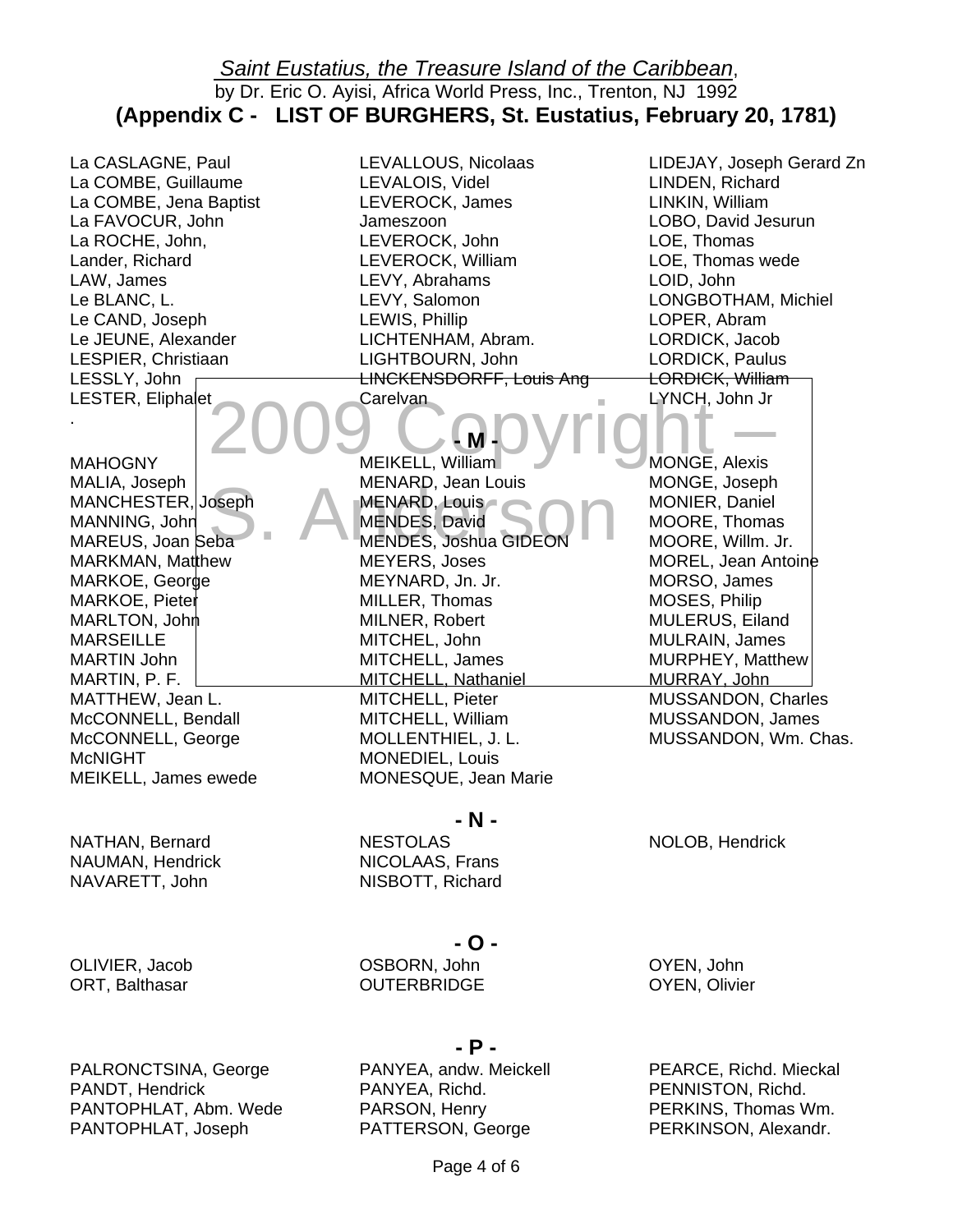PEROT, Elliston PEROT, John PEROT, Pierre PETROVEI, John PHILIBERT PHILIP, Charles PHILLIPPA, John PICKIN, Jonathan weduw PIEST, Jan Daniel PIETERS, Daniel

PIETERS, John PIETERS, Pieter PIETERSON, Daniel PIETERSON, Daniel Jr. PIETERSON, Daniel, Pzn PIETERSON, Pieter, DZn PIMENTAL, David Herriquez PIRANG, Francois PIRER, Jean PIRER, Nicoli

**- R -** 

PLACE, Peasly POLOCK, Jacob PORTIO, Nicolaas PORTER, Joseph POTTS, George PRAAET, Engelbertus PORTTA PROVEDITO, John

ROELOFF, Roelofs

RAATJES, Machial<br>RAVENE, Andries 2000 RIOTEAU, Isaac<br>RAVENE, Thomas 2000 RISSING, Herm<br>REEVES. Thomas IVEST. Joseph ROBERSON, Saml. Wedw<br>ROBINSON, John<br>ROBLES, Jacob<br>RODA, Daniel RINAIL, Francois<br>RIOTEAU, Isaac **Copyright – ROGERS, Thomas**<br>RISSING, Herm – ROGERS, William<br>IVEST, Joseph – ROSE, Vincent REMMERS, Cornelis<br>
RHEINWATS, J. R. ROBINSON, John<br>
RHYNSHOUS, Lucas RIBOW, Jan Christiaan RODA, Daniel RAATJES, Machial RAVENE, Thomas REEVES, Thomas REMMERS, Corhelis RHEINWATS,  $J$ , R. RIBOW, Jan Christiaan RIBOW, Jan Christoffel RICHARDSON, Obadiah RICHE, John wede RILEY, Ruben RINAIL, Francois RISSING, Herm IVEST, Joseph ROBERSON, Saml. Wedw RODA, Daniel RODA, Nicolaas RODA, William RODRIGUEST ROE, George

**- S -** 

SADLER, John SALOMONS, Abram SALOMONS, Anthony SALOMONS, Dirk, Jr. SALOMONS, Groeneveld Dirk SALOMONS, Laurens SALOMONS, Pieter SALTER, Gabriel SAMPSON, Henry wede SAMUEL, Nathan SANDIFORT, George SANDIFORT, Pieter SANDIFORT, Samuel SARA, Anthony SARGENTON, Jaques SARIBA SAVOLANY, Roger SCHALHAM, John SCHIMMEL, Hendk SCHIMMEl, Jan Hendk Zn SCHMALTZ, F. D. SCHMALTZ, Jacob

SCHOONING, Jan SCHOUTEN, Jan Jun SCHRODER, Hendk. SCHULTZ, Ch. M. weduwe SEARIGHT, Joseph SEATON, Joseph SEQUIN SEYS, Jacobus SEYS, Jacobus Junior SHAW, John SHIPTON, Sara weduwe SIMMONS, Isaac SIMMONS, Jacob Jr. SIMMONS, James SIMMONS, John Rottery SIMMONS, Joseph SIMONS, Charl. Christiaan Zn weduwe **SKEIKEL** SKINNER, Samuel SLACK, Abram SLUYTER, Jan Jacob

ROOSE, William ROSE, Vincent ROSS, John ROUVELET, Francois wede RUNNELS, Abram. RUNNELS, George wede RUNNELS, Johannes RUNNELS, Pieter

SMALH, Jan George SMITH, James SMITH, Richard SMITH, Williams SOLAS, Isacde SOMERSAL, John SOMERSALL, Anthony SONDERBERG, Isaac SONDERBERG, Jan SPENCER, Nicolaas SPIGHT, Evan SPRINKID, D. STATUM, John STAWER, Robert STEVENSON, Cornelis STEVENSON, Wm. STIASEL, Jan SUASSO, Elerar SWAIN, Cornelis Jm. SWART, Jan S.